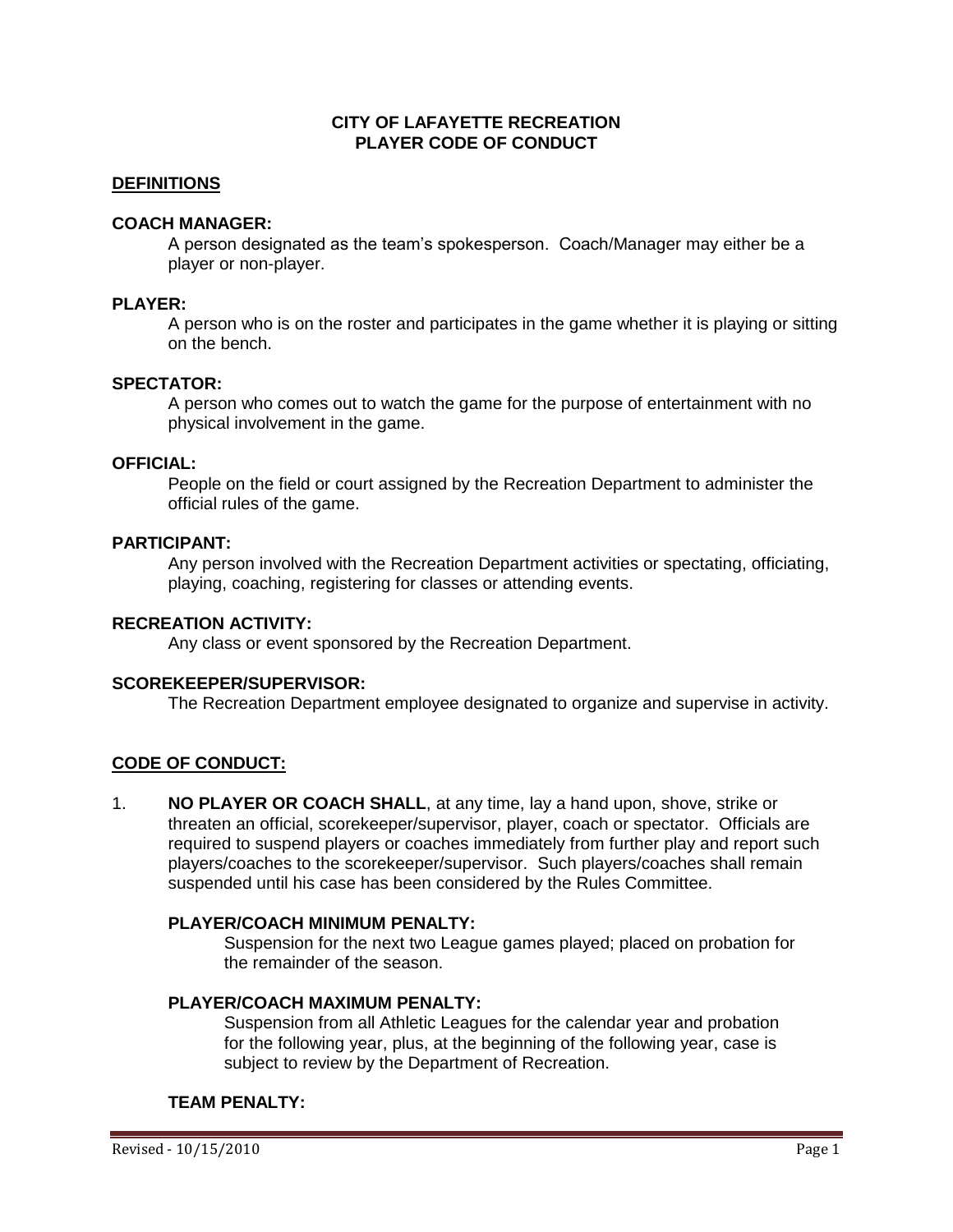Automatic forfeit of current game and possible suspension from the next scheduled game(s) with payment of the Forfeiture Fines.

2. **NO PLAYER OR COACH SHALL** refuse to abide by an official's decision. Officials are required to suspend a player/coach immediately from further play and report said player/coach to the Scorekeeper/Supervisor.

### **MINIMUM PENALTY:**

Placed on probation for the remainder of the season and suspended from one game.

#### **MAXIMUM PENALTY:**

Suspension from (2) League games and placed on probation for the remainder of the season.

3. **NO PLAYER OR COACH SHALL** be guilty of obscene gestures or objectionable demonstrations of dissent at an official's decision. The degree of infraction shall, in the official's judgment, draw:

#### **MINIMUM PENALTY:**

Warning by the official.

#### **MAXIMUM PENALTY:**

Removal from the game and suspension from the teams next game.

4. **NO PLAYER OR COACH SHALL** discuss the decision made by an official in any manner with said official except the manager/coach or captain. The degree of infraction shall, in the official's judgment, draw:

### **MINIMUM PENALTY:**

Placed on probation for the remainder of the season and suspension from the team's next game.

#### **MAXIMUM PENALTY:**

Suspension from two (2) leagues games and placed on probation for the remainder of the season.

5. **NO PLAYER OR COACH SHALL** be guilty of physical attack or aggression upon any player/coach, official, scorekeeper/supervisor or spectator. Officials are required to suspend a player or coach from further play immediately and report said player/coach to the scorekeeper/supervisor. Said player/coach shall remain suspended until his case has been considered by the Rules Committee.

#### **PLAYER/COACH MINIMUM PENALTY:**

Suspension for the next two League games played; placed on probation for the remainder of the season.

# **PLAYER/COACH MAXIMUM PENALTY:**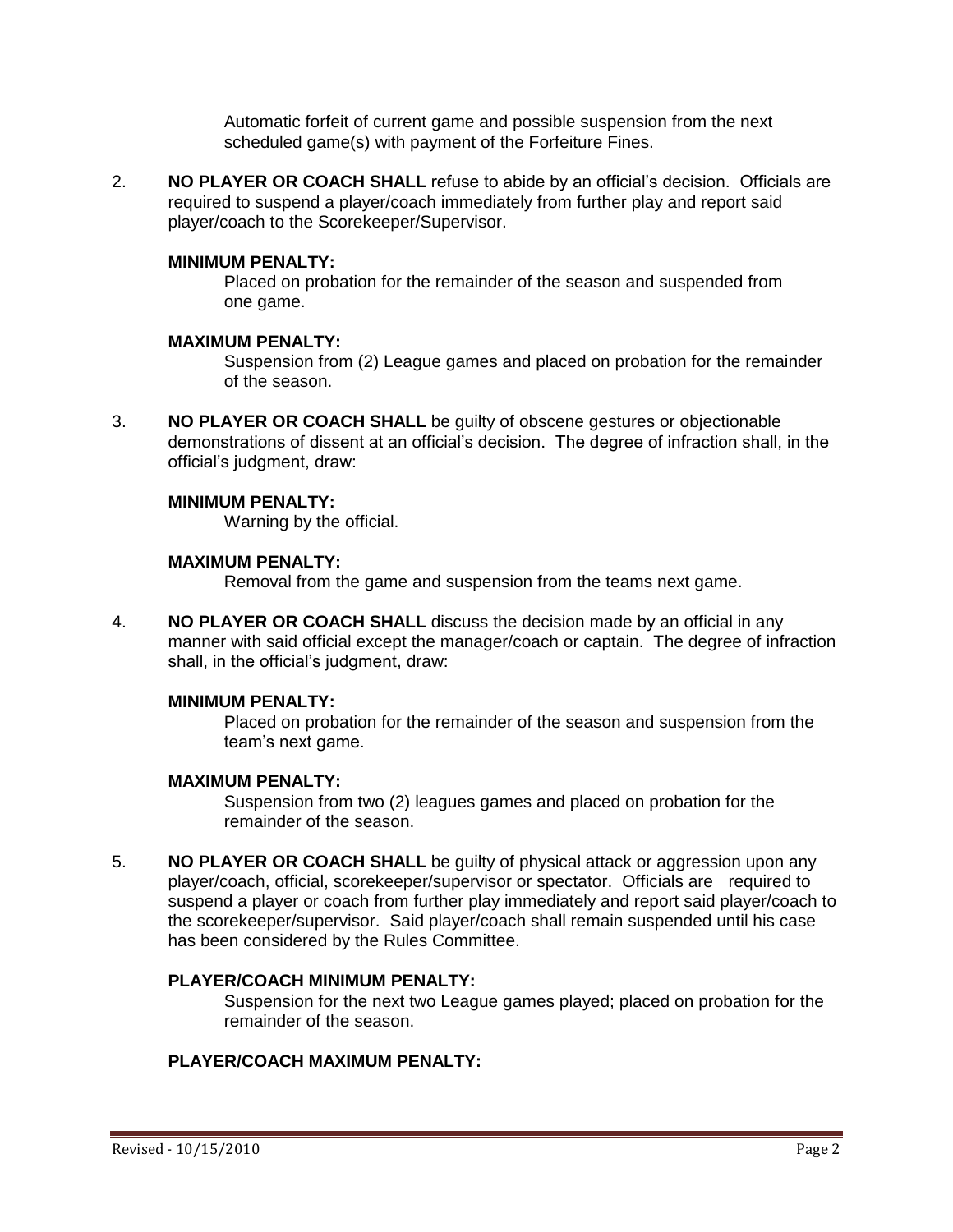Suspension from all Athletic Leagues for the calendar year and probation for the following year, plus at the beginning of the following year, case is subject to review by the Department of Recreation.

## **TEAM PENALTY:**

Automatic Forfeit of current game and possible suspension from the next scheduled game(s) with payment of the forfeiture fines.

6. **NO PLAYER OR COACH SHALL BE GUILTY** of abusive verbal attack upon any player/coach, official, scorekeeper/supervisor or spectator. Officials are required to suspend a player/coach immediately from further play and report said player/coach to the scorekeeper/supervisor. Said player/coach shall remain suspended until his case has been considered by the Rules Committee.

### **MINIMUM PENALTY:**

Placed on probation for the remainder of the season and suspended from the team's next game.

# **MAXIMUM PENALTY:**

Suspension from (2) League games and placed on probation for the remainder of the season.

7. **NO PLAYER OR COACH SHALL** appear on the field or court under the influence of alcohol or drugs in such a manner as not to have control of his facilities to the extent that he is inclined to hurt himself or another player.

### **MINIMUM PENALTY:**

Suspension from the team's next game and place on probation for the remainder of the season.

### **MAXIMUM PENALTY:**

Suspension for the remainder of the season.

8. **NO PLAYER OR COACH SHALL** smoke while coming or going onto the field or court of play; or, while on the field or court of play; or, in any facility used for recreation activities.

# **MINIMUM PENALTY:**

Warning from the official.

# **MAXIMUM PENALTY:**

Removal from the game.

9. **NO PLAYER OR COACH SHALL** consume alcohol during their game time (either on or off the field or dugout) in any facility used for recreation activities.

### **MINIMUM PENALTY:**

Ejection from the game and one game suspension.

### **MAXIMUM PENALTY:**

Ejection from 2 games and probation for the remainder of the season.